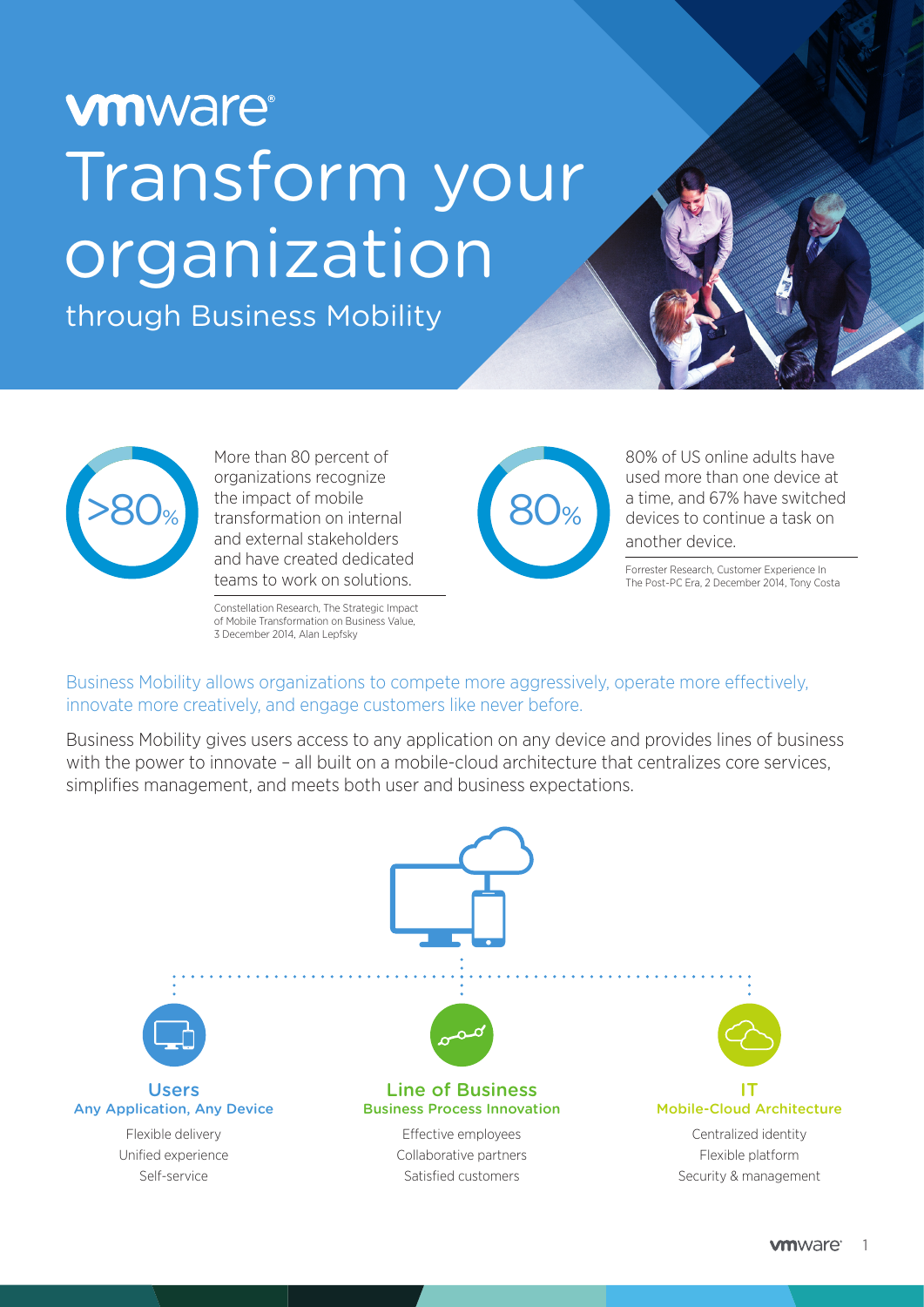

Business Mobility is more than simply being mobile. It's the organization's ability to move and realize opportunities, overcome challenges, satisfy customers, maximize talent and keep ahead of the competition.

Business Mobility has far-reaching implications for how mission critical applications are built, how desktops are architected and managed, and how entire industries create and improve core business processes and operations.

This gives users access to any application on any device while providing lines of business with the power to deliver innovative business processes, all built on a new mobile-cloud architecture that centralizes core end-user services and simplifies management.

VMware Workspace Suite delivers a digital workspace across desktop and mobile environments, providing integrated access to all applications and desktops, along with collaboration services and applications that enable superior content sharing. VMware Workspace Suite also takes advantage of a modern mobile-cloud architecture to implement identity and security, which protects sensitive data and intellectual property as users move across their portfolio of devices.



The diversity of end user devices in the workplace is causing 47% of global business and technology decision-makers to introduce or expand BYOD programs for employees that include smartphones and tablets.

Forrester Research, Building the Business Case for a Bring-Your-Own-Device (BYOD) Program, 4 December 2014, Michele Pelin



84% of CIOs rated mobile solutions as a critical investment to get closer to customers.

"The Individual Enterprise" IBM Institute for Business Value, July 2014



By 2017, the average enterprise will have users explicitly working with a mix of Enterprise File Synchronization and Sharing (EFSS) capabilities (either destinations or extensions) from at least five different EFSS vendors.

Gartner, How to Build EFSS Plans to Address Current and Future Business Requirements, 18 December 2014, Monica Basso



#### By 2017, 70% of mobile professionals will

conduct work on personal, smart, mobile devices using at least one form of application containment.

Gartner, How to Choose Among MADP, MAM and EMM Security Controls for Mobile Apps, 3 October 2014, Jason Wong, Dionisio Zumerle



By 2020, 45% of CIOs will cease to provide personal devices to their employees.

Gartner, Succeed in BYO Projects with improved Outsourcing Contracts and Sound Policies, 18 August 2014, Daniel Barros



By 2020, 70% of enterprises will treat the entirety of their endpoints as untrusted platforms, regardless of whether they are enterprise or privately owned, up from 20% today.

Gartner, How Digital Business Reshapes Mobile Security, 11 February 2015, Dionisio Zumerle, Nathan Hill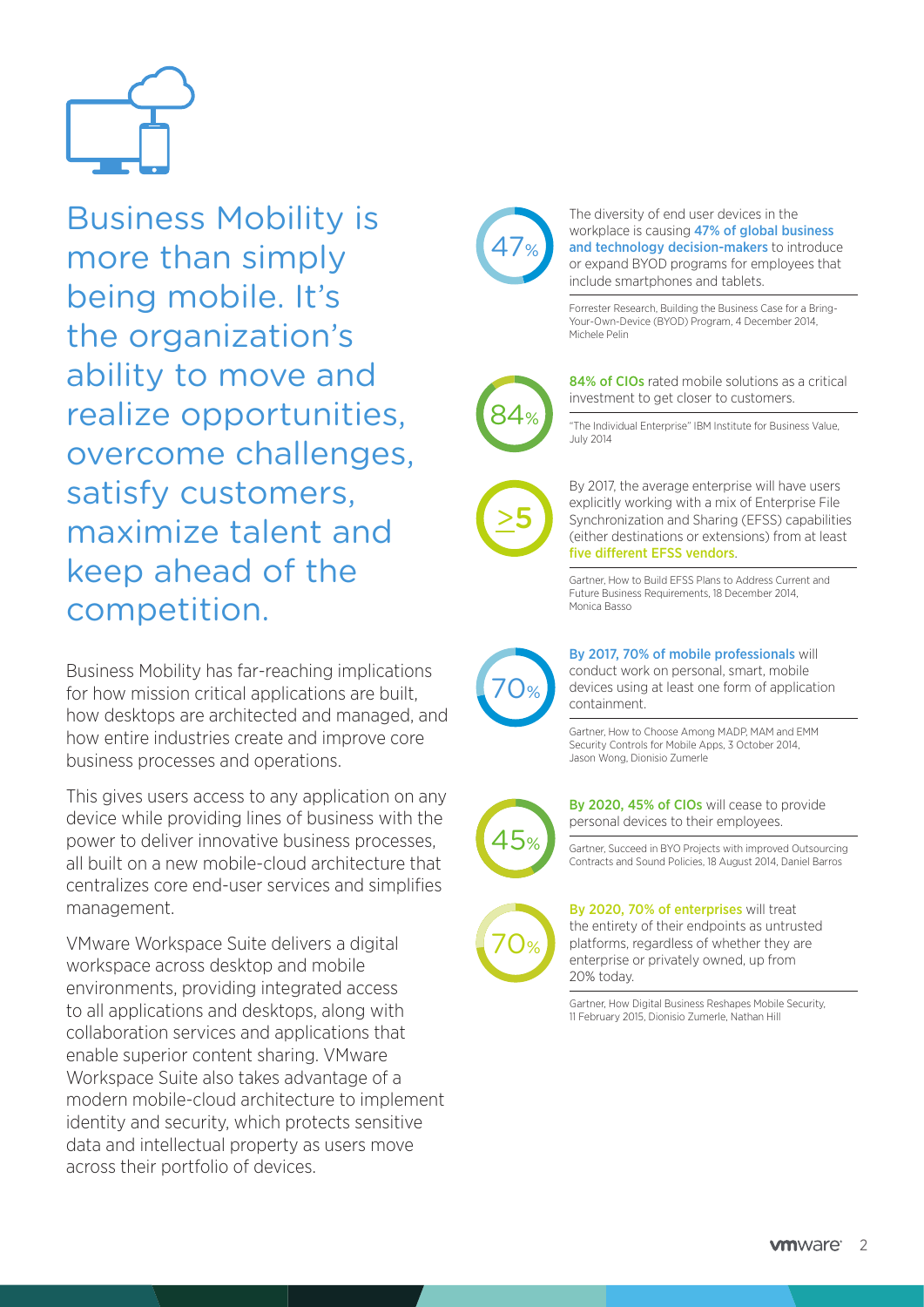

#### Desktop Transformation

Create a modern architecture, inspired by mobility, with improved security, simpler management at much lower costs, and access to applications and services across any device.

#### Key benefits include:

- On-premises and/or cloud deployment
- Seamless movement and consistent experience from desktop to laptop to tablet to phone
- Singular identity across devices for a consistent digital workspace
- Simplified management with significant TCO reduction over traditional models

#### **BYO**

Enable productivity on any device and protect critical data to allow freedom of device choice for users, maximum business flexibility, and peace of mind for IT.

#### Key benefits include:

- Greater choice of user devices, from laptop, tablet, smartphone and more
- Increased security for data, applications and infrastructure allowing work and personal data to coexist on the same device
- Broad range of mobile devices and ownership models
- Simplified management and delivery at scale

#### Mobility Management

Enable IT to securely manage the growing proliferation of devices while laying the foundation for delivery of mobile business applications and infrastructure.

#### Key benefits include:

- Secure access and management of applications, email, browsing and content from any device
- Increased collaboration across corporate content, without risk to privacy or data loss
- Support for evolving corporate needs, including access to business critical applications and changing business processes
- Comprehensive support for ownership and use models including BYO, shared devices and corporate owned

#### Business Process Innovation



Transform operations and enhance employee productivity with new revenue streams, customer connections, market disruptions, and other means of differentiating the business.

#### Key benefits include:

- Establish mobile first or mobile only business models that link key business processes to mobile employees, customers and partners
- Disrupt established markets
- Extend mission critical applications to any device, anytime, anywhere
- Leverage new forms of collaboration that break traditional silos and create new forms of interaction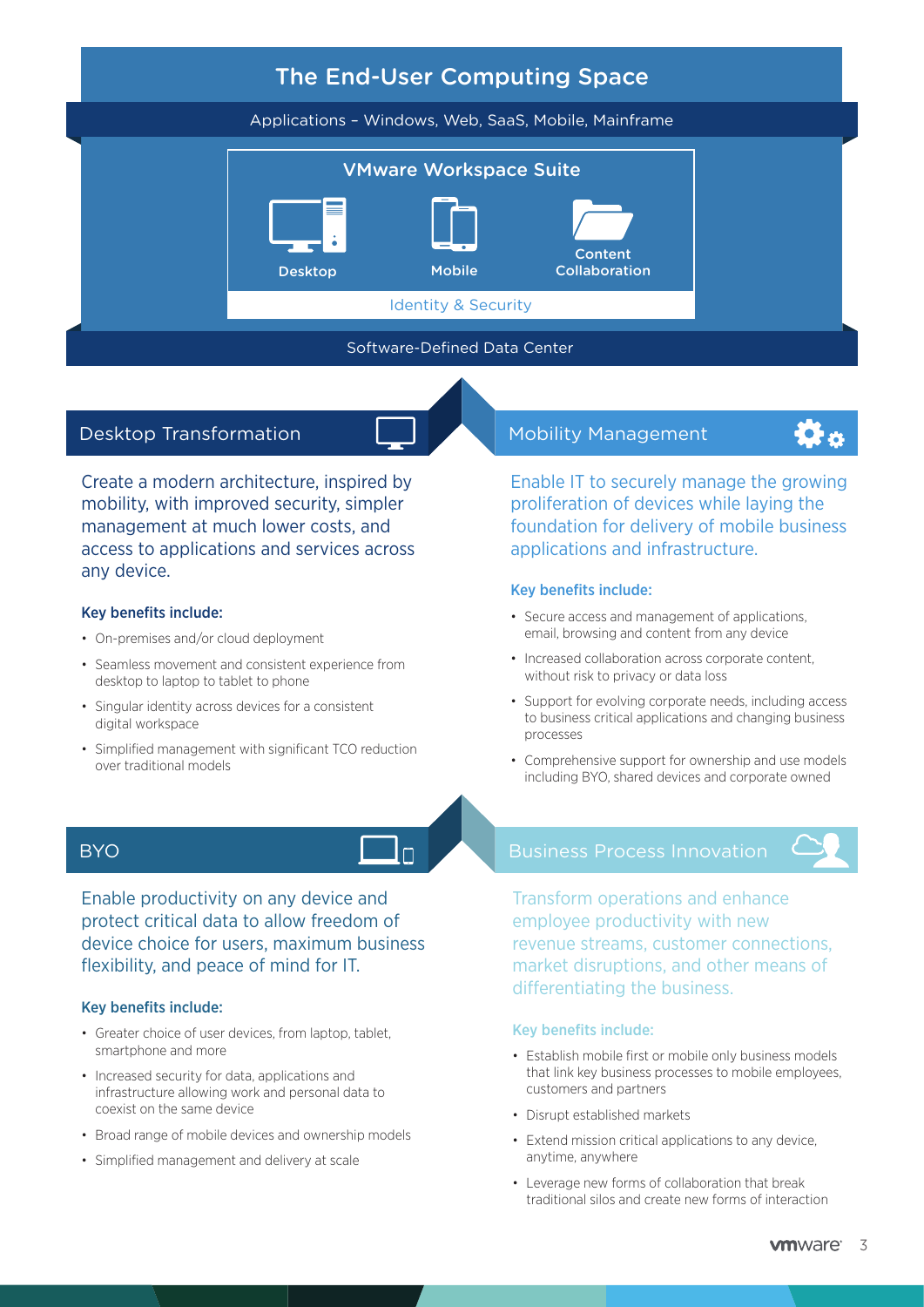## How mobility can drive innovation

Financial Services  $\sqrt{11}$ 

The biggest challenge to the banking industry today, in my opinion, is the security. We need to make sure our customers' data is secure as possible."

- Alex Gellerman, Vice President, Systems Infrastructure, Flushing Bank

- Customer service
- Mobile workflows
- Compliant practices

Financial firms face increasing pressure to meet continuously changing regulatory requirements and competitive threats, while providing enhanced customer service experiences to remain competitive, grow customer's assets, and drive more revenue.



- Patient care
- Patient education and engagement
- Security, compliance, and management

With governments facing issues of aging populations and rising healthcare costs, healthcare organizations are turning to technology to engage and educate patients, secure their information and drive better outcomes while focusing on the most important: providing the best possible care.

### This technology is not only improving lives; it's saving lives."

- Dr. Stacey Johnston, M.D., Chief Medical Information Officer, Beaufort Memorial Hospital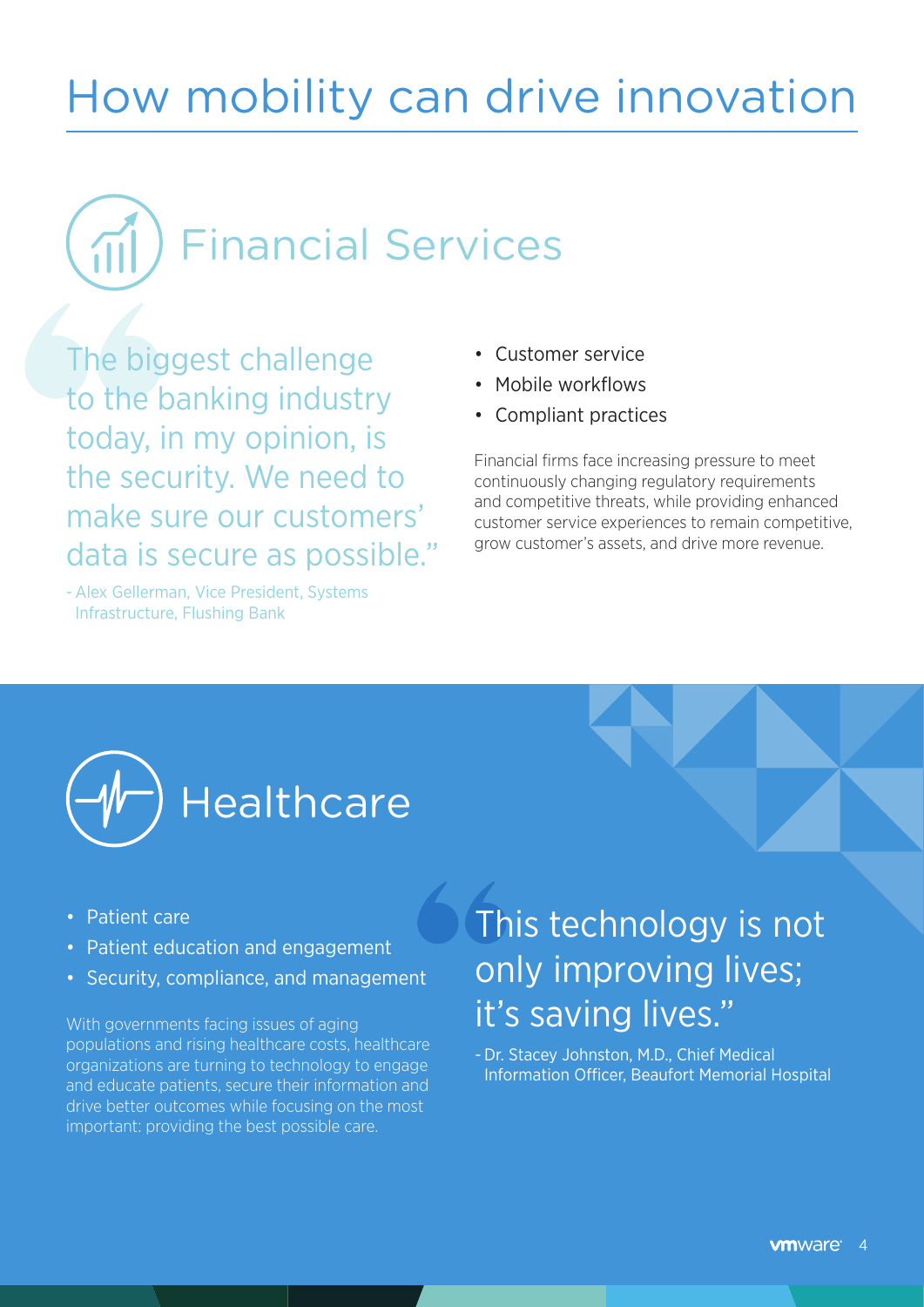

- Customer engagement
- Employee training
- Store operations

As brick-and-mortar stores face lower foot traffic and a decrease in consumer spending, retailers are looking for new ways to drive sales and customer loyalty by providing fast and personalized interactions. By embracing mobile technologies, retailers are able to efficiently train sales staff, improve overall store operations and maintain optimal security and compliance to avoid costly data breaches and improve customer satisfaction.

Retail We have to serve our customers in the way they want to be served. So as part of that, we're doing a lot of things for our online site, we're doing mobile, allowing people to order on any channel and be fulfilled through any other channel. Retail's changing and we have to change with it."

> - Mike Guhl, Vice President, Store and Credit Systems, Home Depot



### Manufacturing

Whether a person is in Mumbai, India; Shanghai, China; Toledo, Ohio; or Brentwood, Tennessee, it doesn't matter. If he or she can contribute the best solution to our client and to the project, we want that person on the project. In an ideal world, you'd get the entire team in the same room. Because models are very graphically intensive with a lot of data, we had to find a solution that would bring everyone together virtually, if not physically."

- Global collaboration
- IP/data security protection
- High-performance 3D applications

The manufacturing industry leverages a global talent base for product development. Yet, supporting global collaboration among employees, contractors, and third parties – all working on centralized designs and 3D models – can be technically difficult for manufacturers. End users require reliable and fast access to critical design applications and files. As manufacturing companies embrace virtual technology they are able to turn any device into a secure, powerful graphics workstation and enable and secure a global, mobile workforce.

<sup>-</sup> Bill Case, Director of Computer Information Systems SSOE Group